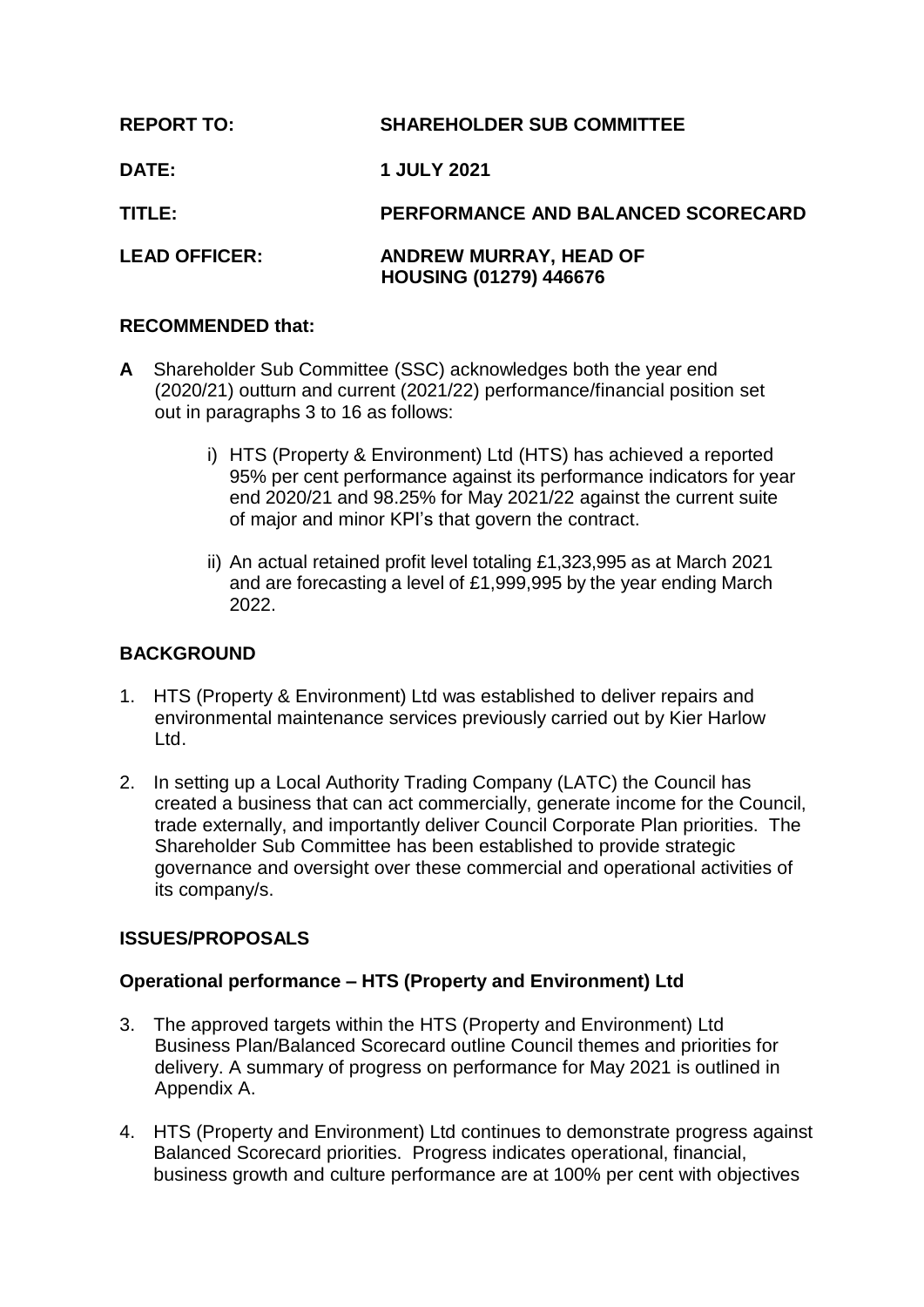projected to be 100% for the year 2021/22. Areas for further consideration include business growth where HTS (Property and Environment) Ltd have indicated risk for future delivery, and information management (GDPR). HTS (Property and Environment) Ltd need to continue to strive and deliver tangible social impact whilst realising efficiencies and demonstrating best value as part of their ongoing business planning/improvement activities.

- 5. Monthly detailed performance reporting which includes Major, Minor measurement performance indicators, complaints and member enquiries, together with case work are reviewed in detail at the Housing/Environment Portfolio Holder meetings. Detailed performance reports are available as background papers if required. Notable highlights reported include:
	- Attending to emergency repairs within 2 hours Excellent performance maintained at 99.27%
	- Gas compliance (annual servicing completed) Excellent performance maintained at 99.91% with 1 gas inspection delayed due to access issues
	- Average time (in hours) to remove fly tipping Excellent performance at 1.45 hours per job to clear dumped rubbish.
- 6. Shareholder Sub Committee need to note that HTS (Property and Environment) Ltd have reported zero health and safety reportable incidents during this review period. However, it must also be noted HTS (Property and Environment) Ltd have reported the person hours without Reporting of Injuries, Diseases and Dangerous Occurrences Regulations (RIDDOR) totals 1,444,560 and achieving "0" Accident Incident Rate (AIR) at the end of May 2021.

# **Operational performance – HTS (Housing and Regeneration) Ltd**

- 7. In addition, HTS (Housing and Regeneration) Ltd's Business Plan was approved by Cabinet in March 2020. The updated business plan included options for the Company for further development in the initial twelve month trading, subject to finalizing all related administrative and legal matters, on the basis that it will look to acquire properties on the open housing market in Harlow. It can be reported, five properties were purchased by HTS (Housing and Regeneration) Ltd and are now let ensuring that they were of high standard, fully compliant with regulations prior to be let on the rental market. The long-term aim of the Company in the rental area is to be an exemplar landlord operating to high standards offering high quality homes for those in Housing need in Harlow.
- 8. The initial void repairs for the five properties and the ongoing property maintenance will be undertaken by HTS (Property and Environment) Ltd. As part of the pilot project, for the five housing and regeneration project it was agreed that Harlow Council would allocate the social and affordable properties through the Housing Needs Register. The market rented properties would be allocated through Right Moves Ltd a company that specialises in these activities. HTS (Housing and Regeneration) Ltd are directly responsible for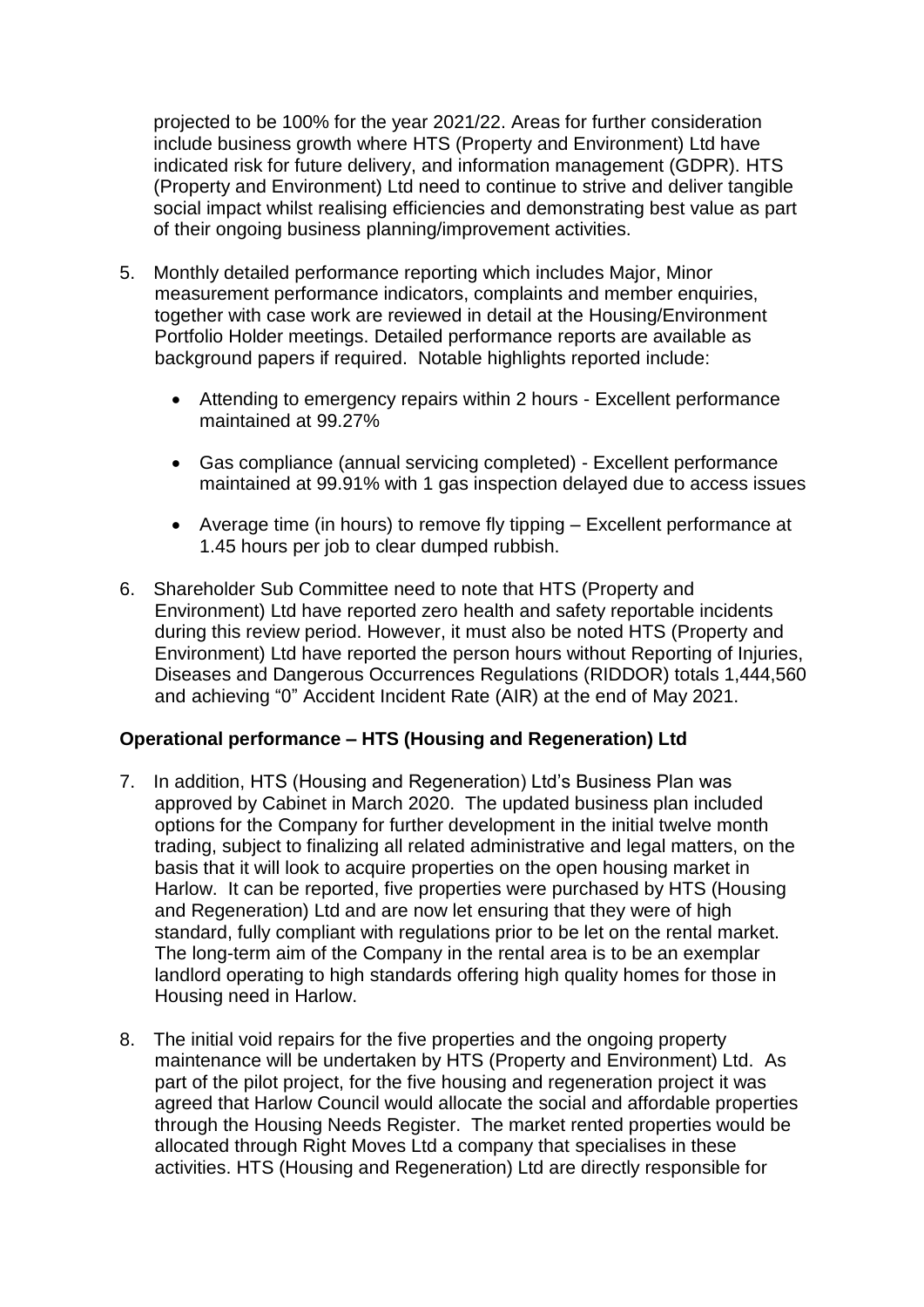income recovery and collection of rent for all five properties. All five properties are now allocated.

- 9. An additional business case has been awarded to HTS (Housing and Regeneration) Ltd to deliver FM Services at Nexus on the Science Park in December 2020.
- 10. The council continues to review its existing pipeline of development sites and whilst the initial schemes are largely planned to be delivered through the HRA and Housing Capital future developments will continue to be considered as options for the Company to undertake and hold as assets on completion.

### **Financial Performance**

11. The controllable budgets assigned to HTS (Property and Environment) Ltd are managed within an existing Annual Service Charge (ASC) payment, uplifted annually for inflation. The actual ASC to March 2021 was £18,370k and the forecasted ASC to 2022 is £18,737k, both of which includes an agreed £250k reduction to HRA. SSC will note for year end 2021 that £695k was returned to the Council as a rebate. In addition, the ASC has been reduced for 2021/22. A summary for year-end 2018/19, March 2019/20 and March 2020/21 is shown in the table below:

|                                 | March 2018/19 | March 2019/20 | March 2020/21 |
|---------------------------------|---------------|---------------|---------------|
| <b>Retained Profit</b>          | £413,298      | £507,096      | (E8, 699)     |
| <b>Reserves</b>                 | £825,598      | £1,332,694    | £1,323,995    |
| Cash (as per CF                 | £1,867,788    | £2,763,100    | £3,777,844    |
| statement submitted)            |               |               |               |
| Harlow Council Loan outstanding | £701,826      | £467,884      | £888,423*     |

*Note: \*A new loan of £670,000 was set up to purchase new vehicles and equipment in the year.*

- 12. Current progress and financial forward forecasting for HTS (Property and Environment) Ltd is outlined in the updated Shareholder statement which is shown in Appendix B. The audited Management Accounts for the year end 2020/21 are reported later in the Agenda as a referral from the HTS Board.
- 13. In addition, the Services Agreement allows the Council to award Housing Capital Works to the value of £5.8 million on a year by year basis. The value of the work packages for 2020/21 totaled £8,000,000. The reported outturn at year end March 2020/21 totaled £3,773,000 with a carryover for approval of £4,227,000.
- 14. It is reported that HTS (Housing and Regeneration) Ltd made a loss in trading for the year 2021. This is outlined in the HTS (Housing and Regeneration) Ltd statutory outturn report later in the agenda. The loss was incurred due to startup costs of the Company to purchase the initial 5 properties. The loss reflects the write off of the costs to purchase the properties and revaluation adjustments as at 31 March 2021. The lack of scale of the initial pilot needs to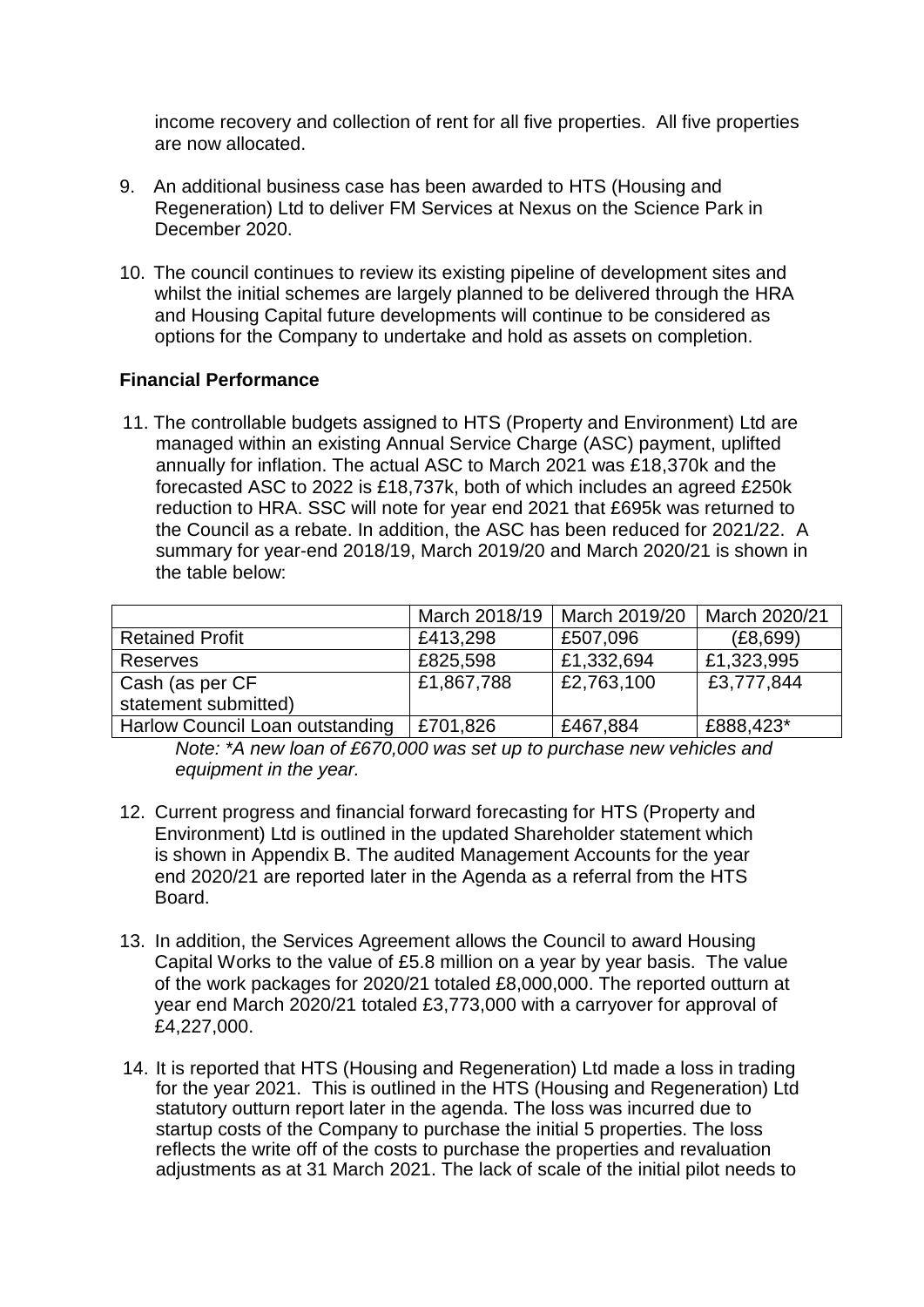be addressed in the refreshed Business Plan to develop Housing and Regeneration as a viable proposition going forward and proposals will be presented to the Shareholders later this year.

#### **Supplementary Performance**

15. HTS continue to play a leading role in the development of The National Federation of Local Authority Trading Companies (LATCo Network). The membership continues to grow with over 20 regular delegates attending monthly meetings including representatives from Oxford, Bristol, Reading, Lancashire, Suffolk and Norwich. Cross company cooperation in developing practices and solutions are regularly discussed.

### **IMPLICATIONS**

**Place (Includes Sustainability)** None specific. **Author: Andrew Bramidge, Head of Environment and Planning**

**Finance (Includes ICT)** As set out in the report. **Author: Simon Freeman, Head of Finance and Property and Deputy to the Managing Director**

### **Housing**

As outlined in the report. **Author: Andrew Murray, Head of Housing**

**Community Wellbeing (Includes Equalities and Social Inclusion)** None specific. **Author: Jane Greer, Head of Community Wellbeing**

**Governance (Includes HR)**

As contained in the report. **Author: Simon Hill, Head of Governance**

### **Appendices**

Appendix A – Balanced Scorecard Appendix B – Shareholders Statement

### **Background Papers**

None.

#### **Glossary of terms/abbreviations used**

AIR – Accident Incident Rate ASC – Annual Service Charge